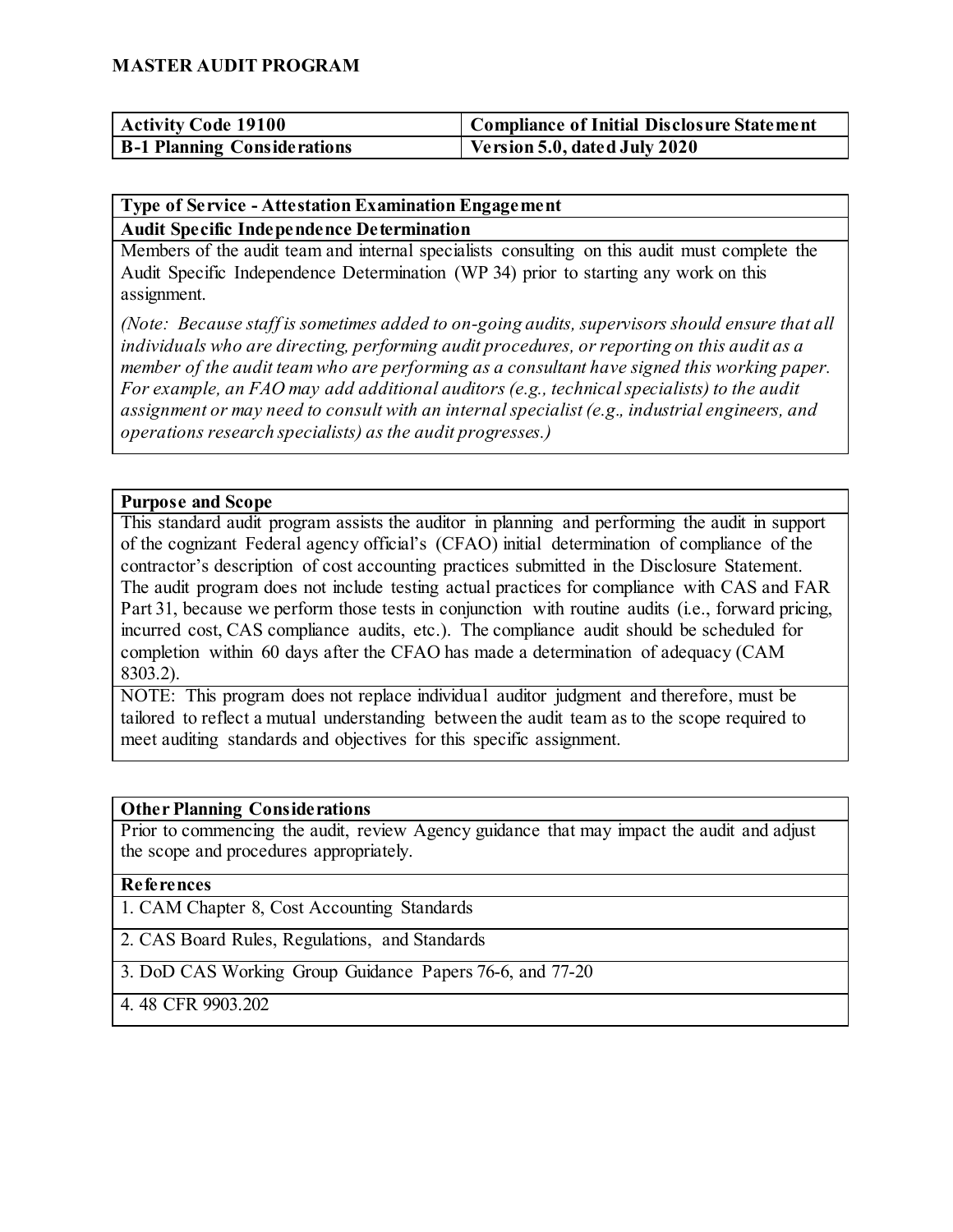| <b>B-1 Preliminary Steps</b>                                                                                                                                                                                                                                                                                                                                                                                                                                                                                                                 | <b>WP</b> Reference |
|----------------------------------------------------------------------------------------------------------------------------------------------------------------------------------------------------------------------------------------------------------------------------------------------------------------------------------------------------------------------------------------------------------------------------------------------------------------------------------------------------------------------------------------------|---------------------|
| Version 5.0, dated July 2020                                                                                                                                                                                                                                                                                                                                                                                                                                                                                                                 |                     |
| 1. Document that the contractor is required to submit a Disclosure Statement<br>(48 CFR 9903.202). Consider whether the contractor was awarded a<br>"trigger contract", or is a home office or segment that is required to submit a<br>disclosure statement because it allocates costs to, or has costs in, a<br>CAS covered contract held by another segment. Use the CAS Coverage flow<br>chart in CAM Chapter $8$ (Figure 8-1-1) as a tool to help make this<br>determination.                                                            |                     |
| 2. If the organization being examined is a joint venture, teaming arrangement,<br>or contractor wholly-owned subsidiary or division, read Chapter 37 of the<br>Selected Areas of Cost Guidebook. Determine the need for a CAS<br>Disclosure Statement in accordance with Chapter 37 of the Selected Areas<br>of Cost Guidebook.                                                                                                                                                                                                              |                     |
| 3. Make a determination of adequacy for the Disclosure Statement.                                                                                                                                                                                                                                                                                                                                                                                                                                                                            |                     |
| Determine if the contractor followed the General Instructions in<br>$\bullet$<br>completing the form. WP B-04 contains the "Conformity of Disclosure"<br>Statement with General Instructions" tool to assist in making this<br>determination.                                                                                                                                                                                                                                                                                                |                     |
| Determine if the contractor was consistent in completing the items of the<br>٠<br>Disclosure Statement. WP B-05 contains the "Internal Consistency of<br>Disclosed Practices in a Disclosure Statement" tool to assist in making<br>this determination.                                                                                                                                                                                                                                                                                      |                     |
| Coordinate with the contractor to provide a walkthrough of the<br>٠<br>Disclosure Statement to gain an understanding of the basis of the<br>described practices in the Disclosure Statement and obtain other<br>information needed to complete the risk assessment.                                                                                                                                                                                                                                                                          |                     |
| Document the audit team's conclusion about the adequacy of the Disclosure<br>Statement. Discuss the audit team's conclusions on the adequacy or<br>inadequacy of the Disclosure Statement with the CFAO and confirm your<br>discussion by memorandum. Prior to the start of the compliance auditing,<br>we need to obtain a determination of adequacy from the CFAO. At this<br>point it does not have to be a formal memorandum. However, prior to<br>issuance of the report, we need to obtain a formal memo of adequacy from<br>the CFAO. |                     |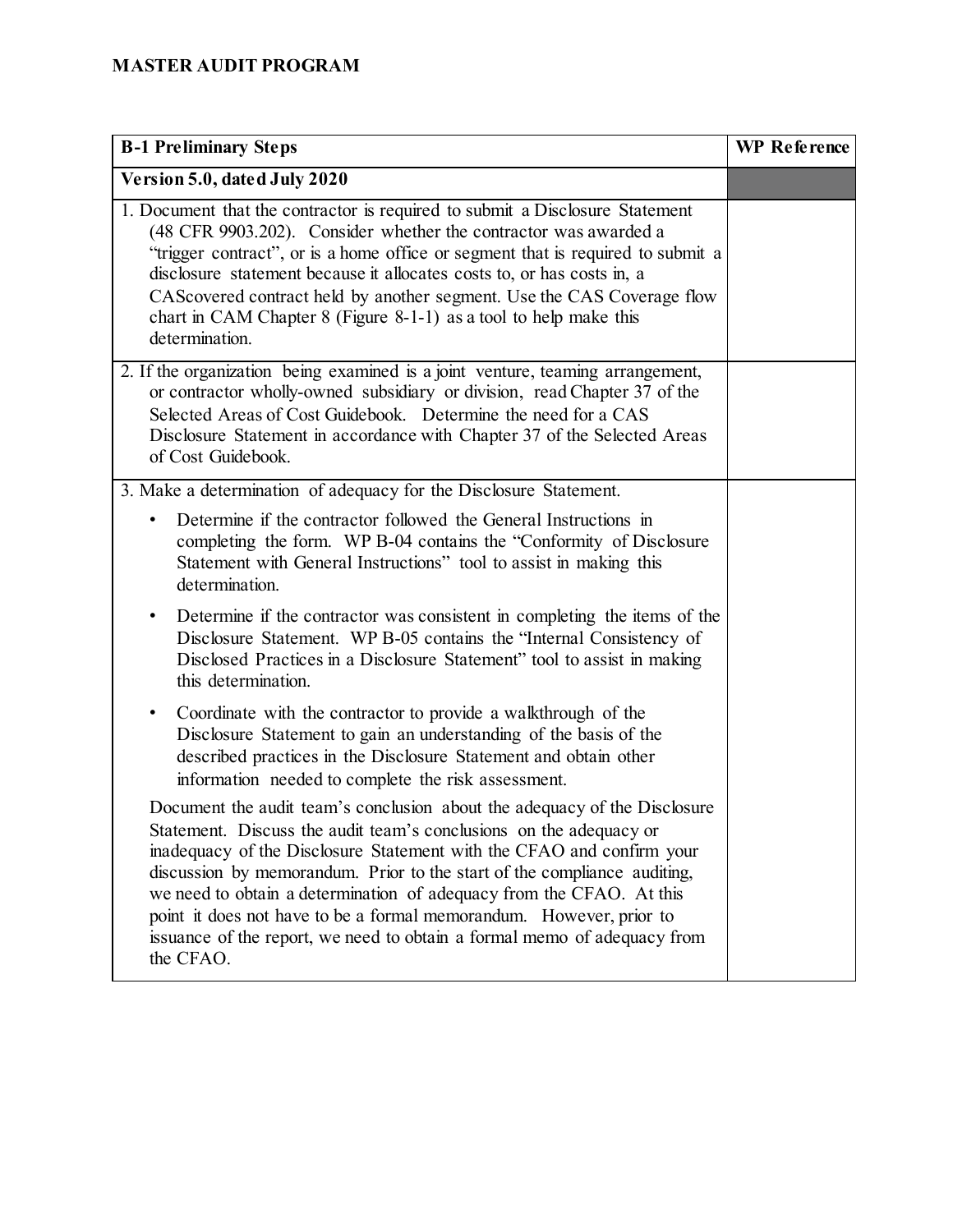| <b>B-1 Preliminary Steps</b>                                                                                                                                                                                                                                                                                                                                                                                                                                                                                                                                                                                                                                                                                                                        | <b>WP</b> Reference |
|-----------------------------------------------------------------------------------------------------------------------------------------------------------------------------------------------------------------------------------------------------------------------------------------------------------------------------------------------------------------------------------------------------------------------------------------------------------------------------------------------------------------------------------------------------------------------------------------------------------------------------------------------------------------------------------------------------------------------------------------------------|---------------------|
| 4. Coordination with Cognizant Federal Acquisition Official:                                                                                                                                                                                                                                                                                                                                                                                                                                                                                                                                                                                                                                                                                        |                     |
| a. If this is a requested audit, review the audit request to determine the<br>nature and objective of the audit. Note any specific information<br>requested and special requirements. Contact the requestor to obtain<br>clarifications of the request and discuss any specific concerns or special<br>requirements they may have and adjust the audit scope and procedures<br>accordingly.                                                                                                                                                                                                                                                                                                                                                         |                     |
| b. If self-initiated, contact the CFAO to discuss any specific concerns or<br>special requirements they may have and adjust the audit scope and<br>procedures accordingly.                                                                                                                                                                                                                                                                                                                                                                                                                                                                                                                                                                          |                     |
| 5. Notify the appropriate contracting officer of the commencement of the risk<br>assessment and that the expected completion date will be provided in the<br>formal acknowledgement once the risk assessment is complete. The<br>acknowledgement process should be performed in accordance with CAM<br>$4 - 104.$                                                                                                                                                                                                                                                                                                                                                                                                                                   |                     |
| 6. If necessary, coordinate with the Home Office $(s)$ auditors to determine the<br>status of the audit of Part VIII, and Part V, VI, and/or VII (if the Home<br>Office establishes either practices or procedures for the types of costs<br>covered by these parts or incurs and then allocates these types of costs to its<br>segments). If part of a CAD network, discuss exceptions that have been<br>identified by other offices to consider as part of this audit.                                                                                                                                                                                                                                                                            |                     |
| 7. Perform a cursory review of the Disclosure Statement to identify practices,<br>which appear to be obviously noncompliant with an applicable Cost<br>Accounting Standard or FAR Part 31, including agency supplements, to be<br>considered in the scope of the audit.                                                                                                                                                                                                                                                                                                                                                                                                                                                                             |                     |
| 8. Review permanent file to determine if previous audits included findings and<br>recommendations that relate to the subject matter. If there were findings<br>material to the subject matter, document this information in the risk<br>assessment and perform the following procedures:<br>Ask contractor management if corrective actions were taken to address<br>a.<br>findings and recommendations reported in previous DCAA audits (e.g.,<br>questioned costs, business system deficiencies, CAS audits) that are<br>relevant to the subject matter of audit. If yes, have contractor explain<br>corrective actions taken and determine if additional audit procedures<br>should be included in the fieldwork to test the corrective actions. |                     |
| (GAGAS 7.13)<br>b. Document the results of the inquiry and the impact of the corrective<br>actions to the subject matter.                                                                                                                                                                                                                                                                                                                                                                                                                                                                                                                                                                                                                           |                     |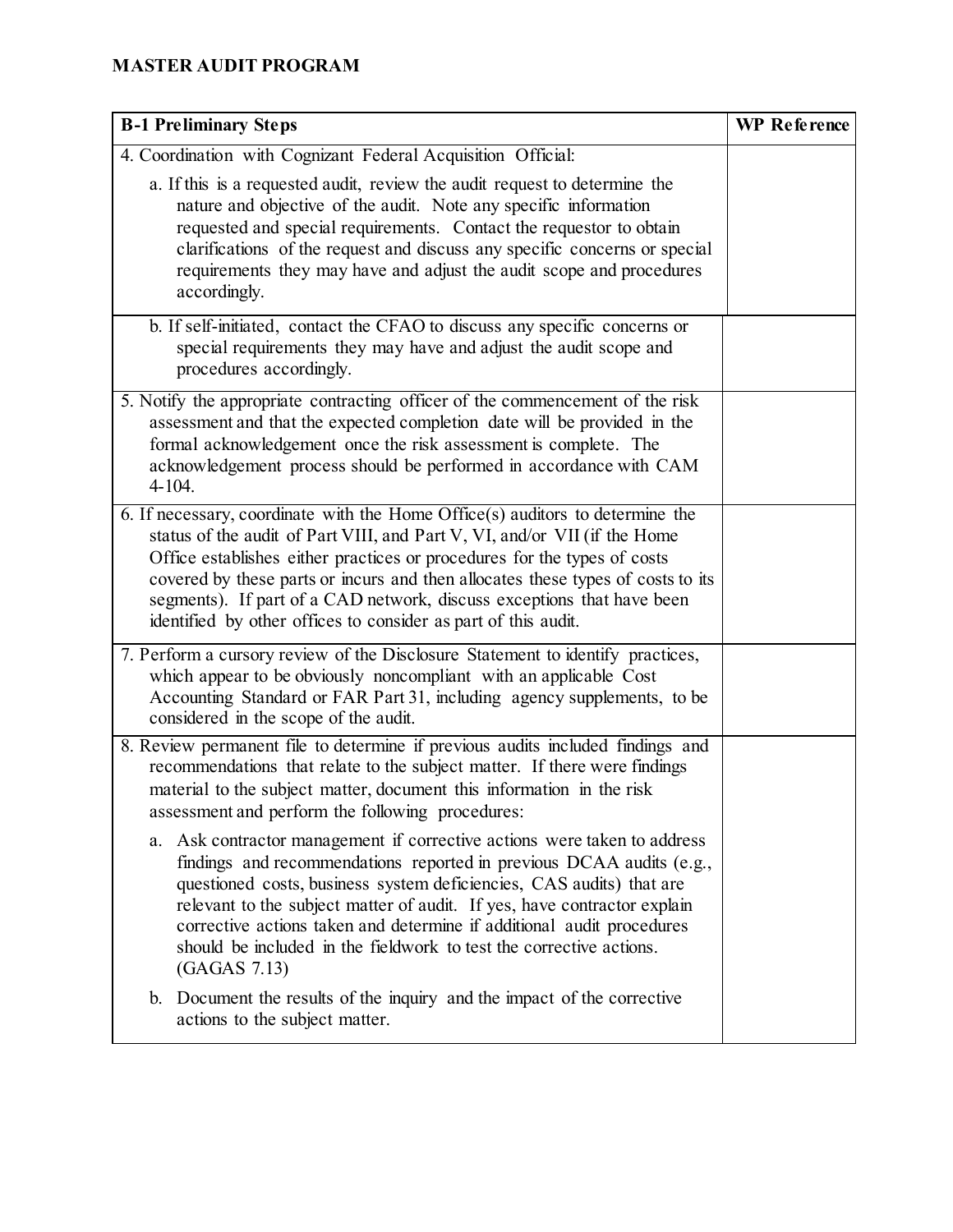| <b>B-1 Preliminary Steps</b>                                                                                                                                                                                                                                                                                                                                    | WP Reference |
|-----------------------------------------------------------------------------------------------------------------------------------------------------------------------------------------------------------------------------------------------------------------------------------------------------------------------------------------------------------------|--------------|
| 9. Review permanent file to determine if the contractor has previously<br>provided other studies or audits (e.g., summary listing of internal audits or<br>external audit reports) that directly relate to the subject matter. If there are<br>no other studies or audits, document that information in the working papers<br>and perform the procedures below. |              |
| a. Ask contractor management if internal audits were performed. If yes,<br>request contractor provide a summary listing of the internal audits that<br>would assist us in understanding and evaluating the efficacy of the<br>internal controls relevant to the subject matter of the audit.                                                                    |              |
| b. If the review of the perm file or the contractor identifies relevant<br>internal audits:                                                                                                                                                                                                                                                                     |              |
| Determine if access to these reports is necessary to complete the<br>$\bullet$<br>evaluation of the relevant internal controls to support the risk<br>assessment or audit procedures related to the subject matter of the<br>audit. There must be a nexus between the internal audit reports and<br>the scope of this specific assignment.                      |              |
| Document the results of the determination in writing.<br>If assignment is at a major contractor location, coordinate with the<br>٠<br>CAD or FAO point of contact (POC) for internal audit reports to<br>request the contractor provide access to the reports.                                                                                                  |              |
| If assignment is at a non-major contractor and the FAO does not<br>$\bullet$<br>have a designated POC, the auditor should request the contractor<br>provide access to the internal audit reports.                                                                                                                                                               |              |
| The request should include information on how the internal audit<br>٠<br>report is relevant to the DCAA audit. Place a copy of the request in<br>the assignment administrative working papers.                                                                                                                                                                  |              |
| c. If the review of the perm file or the contractor identifies relevant other<br>audits or studies:                                                                                                                                                                                                                                                             |              |
| Obtain publicly available information for the relevant other<br>Government agency audits (e.g., websites for DoD IG or other IGs,<br>service audit agencies, etc.).                                                                                                                                                                                             |              |
| Make appropriate adjustments to your risk assessment and planned<br>٠<br>procedures based on the reported findings.                                                                                                                                                                                                                                             |              |
| d. Document the results of the inquiries including the response received<br>from contractor for any request for access to internal audit reports. (If<br>access was not granted this should include the contractor's rationale or<br>justification for not granting access).                                                                                    |              |
| e. Determine if additional audit procedures are needed to respond to<br>identified risk.                                                                                                                                                                                                                                                                        |              |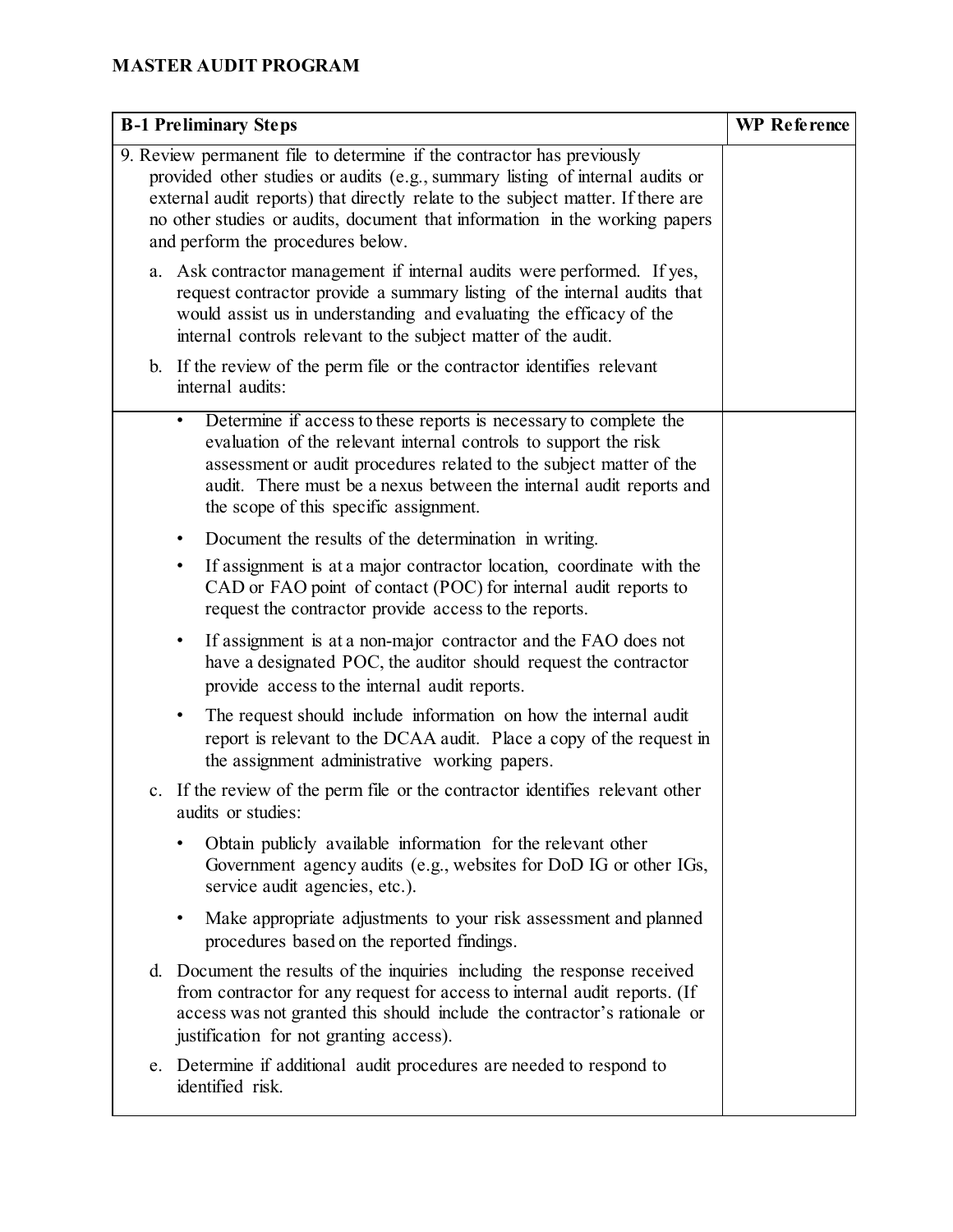| <b>B-1 Preliminary Steps</b>                                                                                                                                                                                                                                                                                                                                                                                 | <b>WP</b> Reference |
|--------------------------------------------------------------------------------------------------------------------------------------------------------------------------------------------------------------------------------------------------------------------------------------------------------------------------------------------------------------------------------------------------------------|---------------------|
| 10. Identify the accounting practices expected to have a material effect on the<br>flow of costs to Government contracts. Materiality is a prime consideration<br>in determining the extent of disclosure and degree of audit effort needed to<br>assure compliance. If an area is not being audited in depth because of<br>materiality considerations, the working papers should document this<br>decision. |                     |
| 11. During the entrance conference, or other appropriate meeting, make<br>specific inquiries of contractor management and other appropriate parties<br>regarding the following:                                                                                                                                                                                                                              |                     |
| a. Their knowledge of any actual, suspected, or alleged fraud or<br>noncompliance with laws and regulations affecting the period of time<br>corresponding to the subject matter under audit. (AT-C 205.32)                                                                                                                                                                                                   |                     |
| b. Whether any investigations or legal proceedings, that are significant to<br>the engagement objectives, have been initiated or are in process with<br>respect to the period of time corresponding to the subject matter.<br>(GAGAS 7.14)                                                                                                                                                                   |                     |
| c. The existence of other audits and studies (performed by other than<br>DCAA) that relate to the subject matter under audit. If yes, have the<br>contractor explain the audits and studies performed, any related<br>findings or recommendations, and any contractor corrective actions<br>taken. (GAGAS 7.13)                                                                                              |                     |
| Note: Specifically document in the working papers; the inquiries and the<br>corresponding responses as well as how the responses affect the<br>performance of the engagement.                                                                                                                                                                                                                                |                     |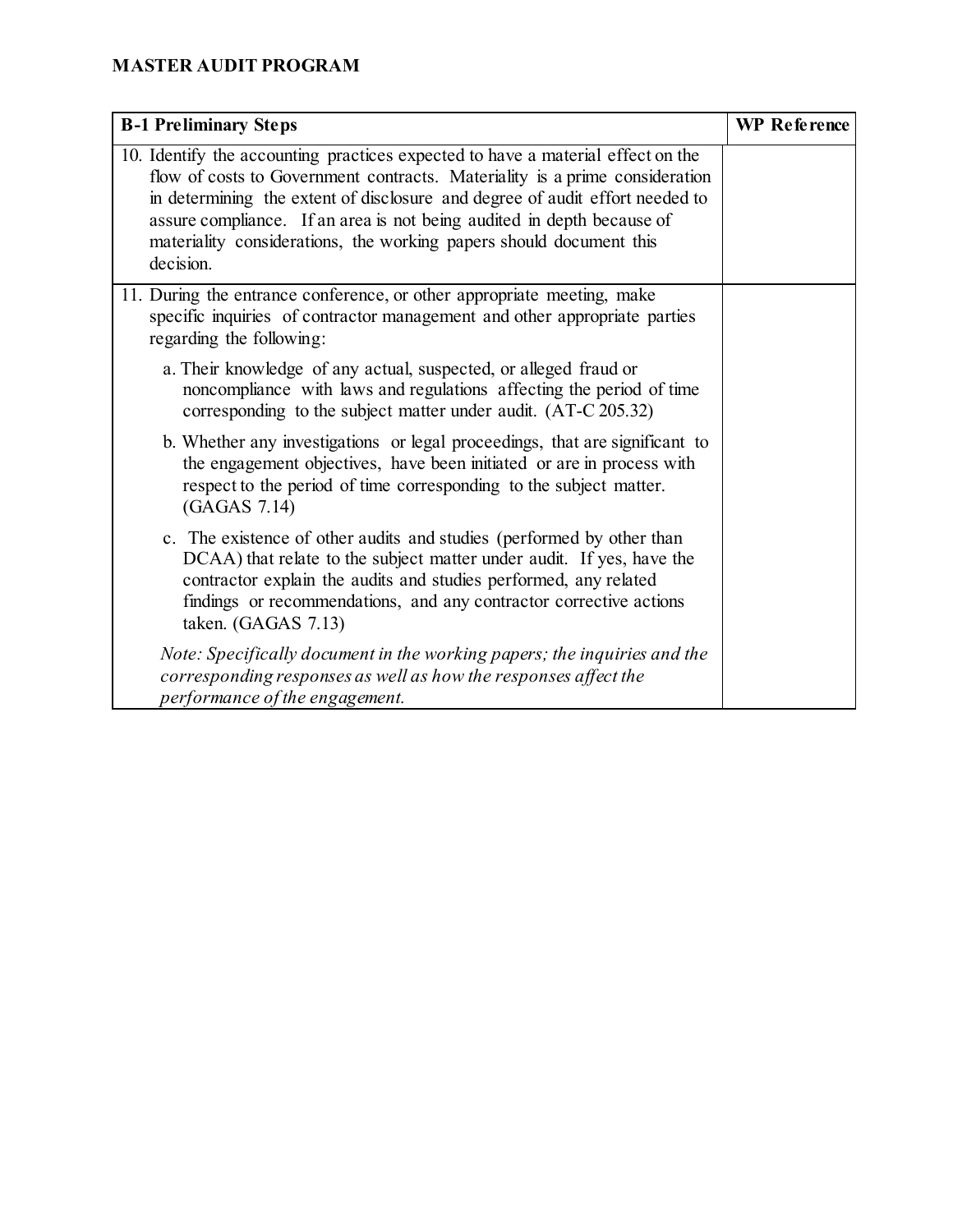| <b>B-1 Preliminary Steps</b>                                                                                                                                                                                                                                                                                                                                                                | <b>WP</b> Reference |
|---------------------------------------------------------------------------------------------------------------------------------------------------------------------------------------------------------------------------------------------------------------------------------------------------------------------------------------------------------------------------------------------|---------------------|
| 12. Based on the team's understanding of the criteria, subject matter, and the<br>contractor and its environment, hold a planning meeting with the audit<br>team (at a minimum, Supervisor and Auditor) to discuss and identify<br>potential material noncompliances, whether due to error or fraud, that<br>could affect the subject matter. The discussion should include:                |                     |
| relevant prior audit experience (e.g., questioned cost, relevant<br>reported accounting system deficiencies),                                                                                                                                                                                                                                                                               |                     |
| relevant aspects of the contractor and its environment,<br>$\bullet$                                                                                                                                                                                                                                                                                                                        |                     |
| risk of material noncompliance due to fraud (e.g., the extent of<br>$\bullet$<br>financial incentives, pressures to meet budgetary and contractual<br>commitments, and opportunities to commit and conceal fraud).<br>Consider the fraud risk factors and scenarios presented in the DoD<br>OIG's webpage: Fraud Detection Resources for Auditors. Copy link<br>and paste into web browser, |                     |
| other factors identified that increase the risk of material<br>٠<br>noncompliance with laws and regulations, and                                                                                                                                                                                                                                                                            |                     |
| the audit team's understanding of relevant key internal controls.<br>$\bullet$<br>Document the factors identified that increase the risk of material<br>noncompliance due to error or fraud that could affect the subject<br>matter, and design audit procedures to respond to the increased risk<br>of material noncompliance.                                                             |                     |
| Communication among audit team members should continue as needed<br>throughout the audit regarding the risk of misstatement and noncompliance<br>due to error or fraud.                                                                                                                                                                                                                     |                     |
| 13. Using the framework and the guidelines in WP B-2, obtain and document<br>an understanding of the contractor's internal controls that are relevant to<br>compiling and maintaining that the Disclosure Statement is compliant with                                                                                                                                                       |                     |
| CAS and FAR Part 31. Auditors should be able to obtain a major portion<br>of this understanding during a walkthrough of the contractor's assertion.                                                                                                                                                                                                                                         |                     |
| 14. Request assist audit(s), if needed. A condition that may warrant an assist<br>audit is a segment Disclosure Statement contains Parts V, VI, and/or VII<br>that was prepared by the home office and the home office is not currently<br>or has not previously audited these Parts.                                                                                                       |                     |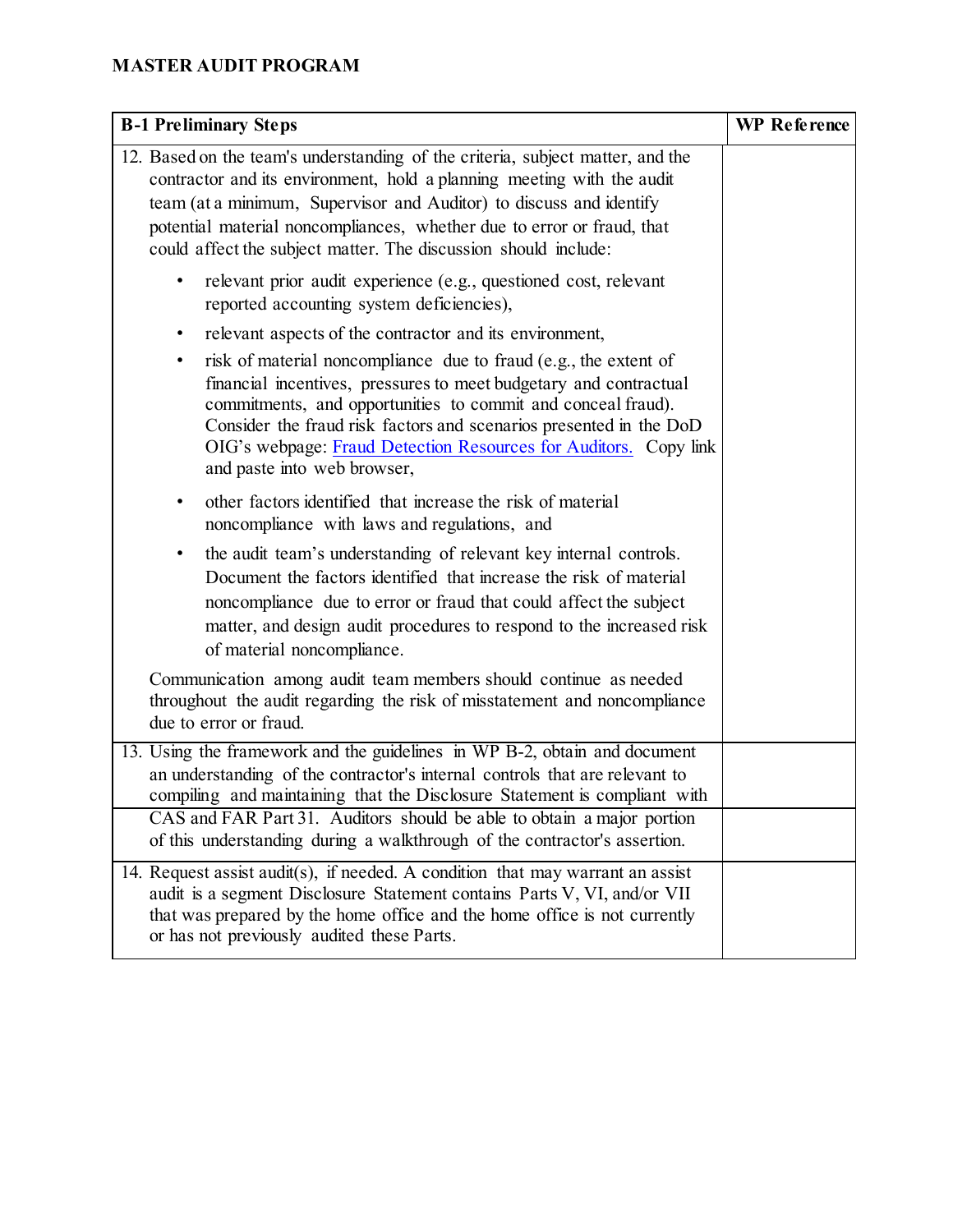| <b>B-1 Preliminary Steps</b>                                                                                                                                                                                                                                                                                                                                                                                                                                                                                                                                                                                                                                  | <b>WP</b> Reference |
|---------------------------------------------------------------------------------------------------------------------------------------------------------------------------------------------------------------------------------------------------------------------------------------------------------------------------------------------------------------------------------------------------------------------------------------------------------------------------------------------------------------------------------------------------------------------------------------------------------------------------------------------------------------|---------------------|
| 15. Review and discuss with your supervisor (or if appropriate, the audit team)<br>the overall results of the risk assessment and reach an agreement on the (i)<br>planned audit scope, including the detailed audit steps (-01 working papers)<br>to be performed, (ii) time frame for completing the audit including the<br>proposed delivery date, which will be discussed with the requester and<br>mutually agreed-to, and (iii) zero-based budget. Make any further<br>adjustment to the audit program steps necessary to obtain sufficient<br>evidence to provide a reasonable basis for the conclusion that will be<br>expressed in the audit report. |                     |
| 16. Obtain and document supervisory approval of the risk assessment and the<br>planned scope of examination in working paper B and -01 working papers.                                                                                                                                                                                                                                                                                                                                                                                                                                                                                                        |                     |
| 17. Conduct an entrance conference. Confirm the team's understanding of the<br>cost accounting practices being audited and supporting data. Discuss the<br>availability of required data and personnel necessary to timely support the<br>audit. If applicable, include a follow up with contractor management on:<br>a. corrective actions that address previous DCAA audit findings and<br>recommendations,<br>b. other studies or audits that impact the subject matter.                                                                                                                                                                                   |                     |
| 18. Issue a notification letter to the contractor regarding the audit in accordance<br>with CAM 4-302.3.                                                                                                                                                                                                                                                                                                                                                                                                                                                                                                                                                      |                     |
| 19. Issue a final acknowledgment memorandum to the contracting officer to<br>communicate our audit scope and the agreed-to due date.                                                                                                                                                                                                                                                                                                                                                                                                                                                                                                                          |                     |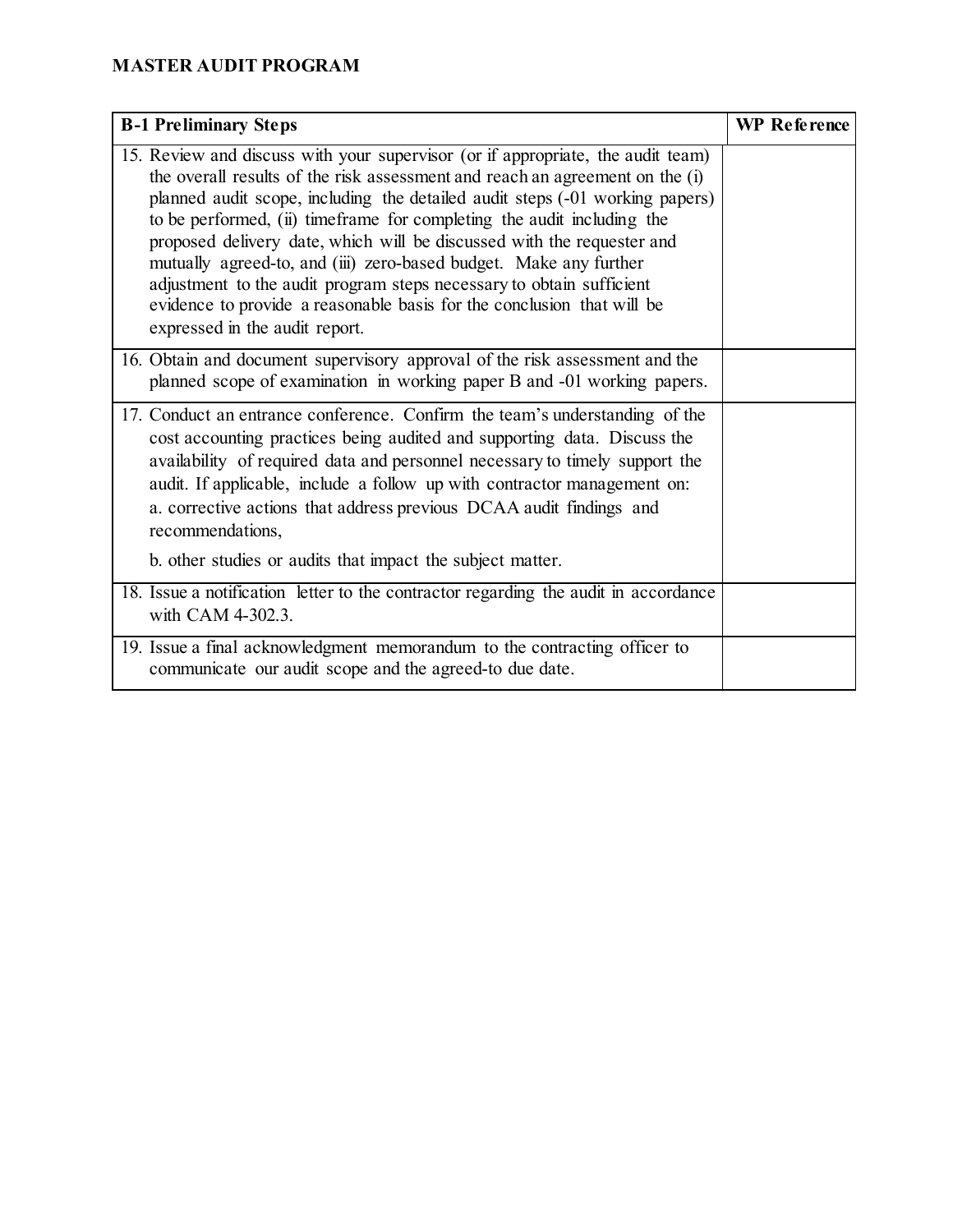| <b>C-1 Evaluation of Compliance</b>                                                                                                                                                                                                                                                                                                                                                                                                                                                                                                                                                                                                                                                                                                                                                                           | WP Reference |
|---------------------------------------------------------------------------------------------------------------------------------------------------------------------------------------------------------------------------------------------------------------------------------------------------------------------------------------------------------------------------------------------------------------------------------------------------------------------------------------------------------------------------------------------------------------------------------------------------------------------------------------------------------------------------------------------------------------------------------------------------------------------------------------------------------------|--------------|
| Version 5.0, dated July 2020                                                                                                                                                                                                                                                                                                                                                                                                                                                                                                                                                                                                                                                                                                                                                                                  |              |
| 1. Prepare a list of CAS applicability dates for each standard affected by the<br>audit used to evaluate compliance of the contractor's disclosed cost<br>accounting practices (CAM 8-301.c.).                                                                                                                                                                                                                                                                                                                                                                                                                                                                                                                                                                                                                |              |
| Note: Use the list to determine if the Cost Accounting Standard is<br>applicable, based on the date of applicability, before citing a CAS<br>noncompliance.                                                                                                                                                                                                                                                                                                                                                                                                                                                                                                                                                                                                                                                   |              |
| 2. Determine the applicable cost accounting standards included in the scope of<br>audit established in the risk assessment. Compare the disclosed practice to<br>the requirements of the relevant standards and document whether the<br>practice complies with the standard. Limit the scope of the audit to<br>compliance of disclosed practices with the standard and applicable FAR<br>Part 31 cost principle. Compliance of actual practices is tested in other<br>routine audits (i.e. forward pricing, incurred cost, CAS compliance audits,<br>etc.). Document findings and conclusions in sufficient detail to enable an<br>experienced auditor to understand the extent and results of the procedures<br>performed to determine if the disclosed practices is compliant with CAS<br>and FAR Part 31. |              |
| a. Add Tailored Steps from Planning and Risk Assessment (B) here                                                                                                                                                                                                                                                                                                                                                                                                                                                                                                                                                                                                                                                                                                                                              |              |
| $\mathbf{b}$ .                                                                                                                                                                                                                                                                                                                                                                                                                                                                                                                                                                                                                                                                                                                                                                                                |              |
| $\mathbf{c}$ .                                                                                                                                                                                                                                                                                                                                                                                                                                                                                                                                                                                                                                                                                                                                                                                                |              |
| 3. Obtain and incorporate results of assist audit(s), if requested.                                                                                                                                                                                                                                                                                                                                                                                                                                                                                                                                                                                                                                                                                                                                           |              |
| 4. Coordinate significant or unusual issues with the supervisor and/or the FAO<br>technical specialist.                                                                                                                                                                                                                                                                                                                                                                                                                                                                                                                                                                                                                                                                                                       |              |
| 5. If part of a CAD or home office network, obtain feedback on similar audit<br>issues within the network.                                                                                                                                                                                                                                                                                                                                                                                                                                                                                                                                                                                                                                                                                                    |              |